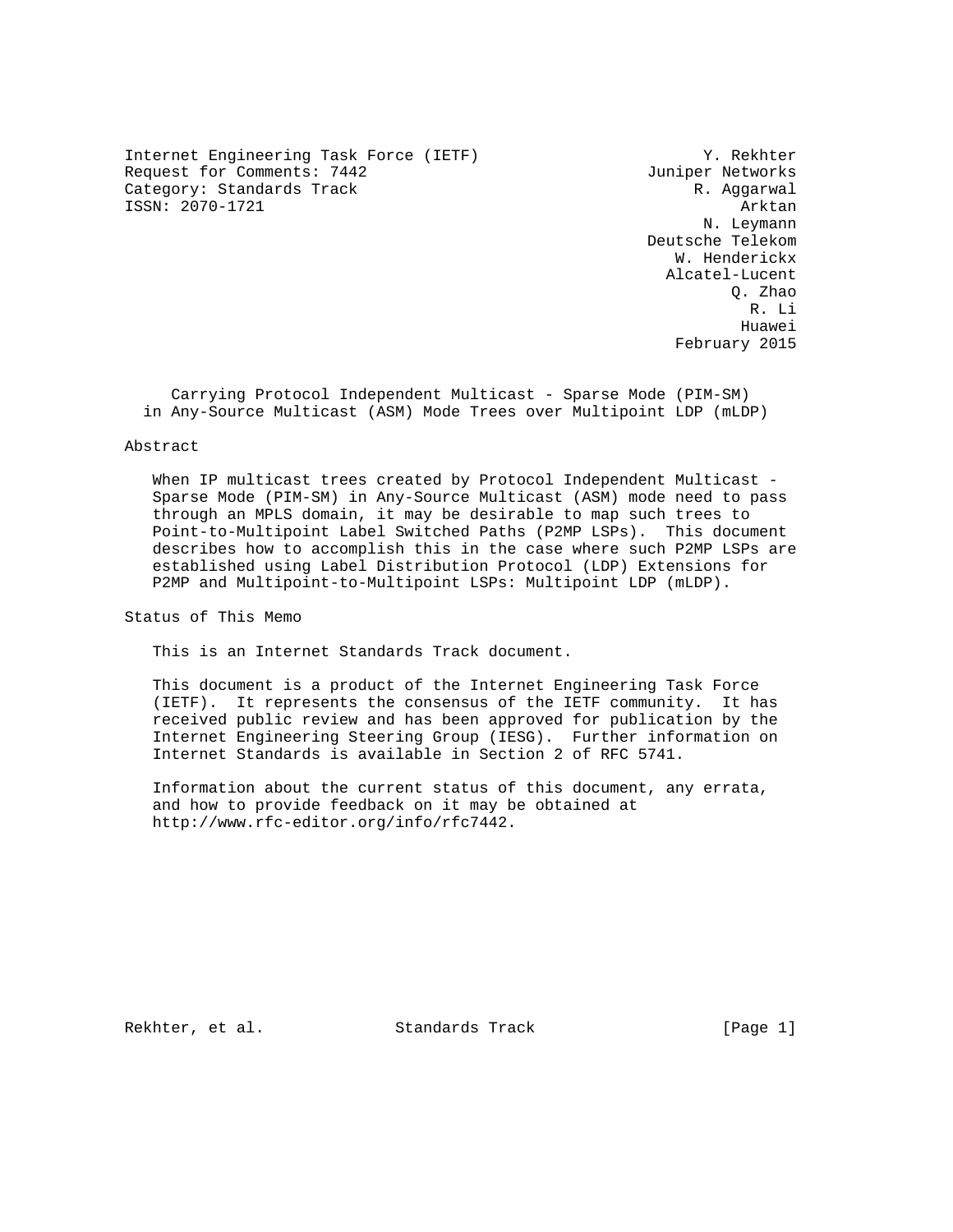# Copyright Notice

 Copyright (c) 2015 IETF Trust and the persons identified as the document authors. All rights reserved.

 This document is subject to BCP 78 and the IETF Trust's Legal Provisions Relating to IETF Documents (http://trustee.ietf.org/license-info) in effect on the date of publication of this document. Please review these documents carefully, as they describe your rights and restrictions with respect to this document. Code Components extracted from this document must

 include Simplified BSD License text as described in Section 4.e of the Trust Legal Provisions and are provided without warranty as described in the Simplified BSD License.

Table of Contents

|  | 2. Mechanism 1 - Non-transitive Mapping of IP Multicast            |
|--|--------------------------------------------------------------------|
|  |                                                                    |
|  | 2.1. Originating Source Active Auto-discovery Routes               |
|  |                                                                    |
|  | 2.2. Receiving Source Active Auto-discovery Routes by LSR 5        |
|  |                                                                    |
|  | 3. Mechanism 2 - Transitive Mapping of IP Multicast Shared Trees 6 |
|  | 3.1. In-Band Signaling for IP Multicast Shared Trees 6             |
|  | 3.2. Originating Source Active Auto-discovery Routes               |
|  | $(Mechanism 2)            7$                                       |
|  | 3.3. Receiving Source Active Auto-discovery Routes  8              |
|  | 3.4. Pruning Sources Off the Shared Tree 8                         |
|  |                                                                    |
|  |                                                                    |
|  |                                                                    |
|  |                                                                    |
|  |                                                                    |
|  |                                                                    |
|  |                                                                    |
|  |                                                                    |

Rekhter, et al. Standards Track [Page 2]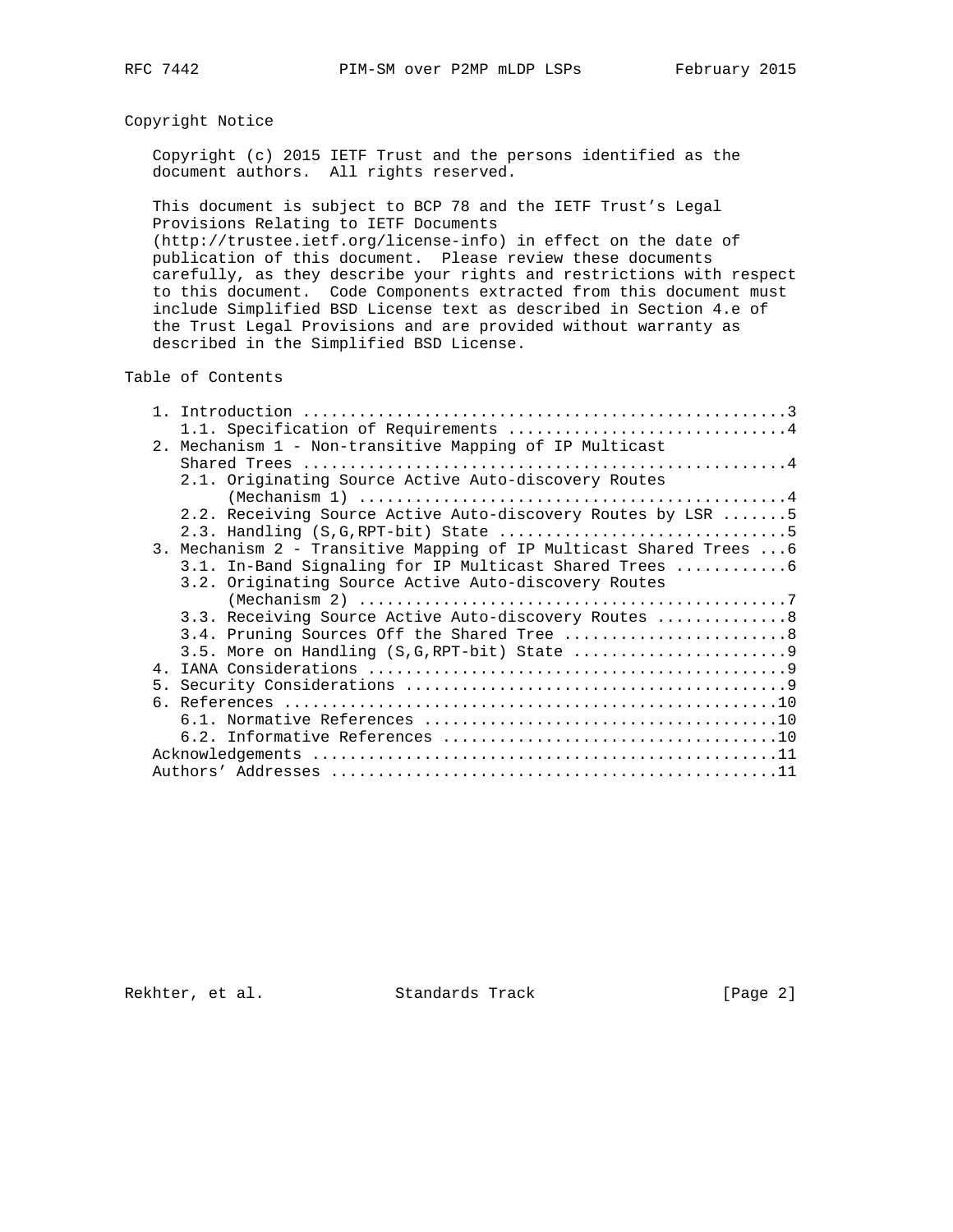### 1. Introduction

 [RFC6826] describes how to map Point-to-Multipoint Label Switched Paths (P2MP LSPs) created by mLDP [RFC6388] to multicast trees created by Protocol Independent Multicast - Sparse Mode (PIM-SM) in Source-Specific Multicast (SSM) mode [RFC4607]. This document describes how to map mLDP P2MP trees to multicast trees created by PIM-SM in Any-Source Multicast (ASM) mode. It describes two possible mechanisms for doing this.

 The first mechanism, described in Section 2, is OPTIONAL for implementations, but the second mechanism, described in Section 3, is REQUIRED for all implementations claiming conformance to this specification.

 Note that from a deployment point of view these two mechanisms are mutually exclusive. That is, on the same network one could deploy either one of the mechanisms, but not both.

 The reader of this document is expected to be familiar with PIM-SM [RFC4601] and mLDP [RFC6388].

 This document relies on the procedures in [RFC6826] to support source trees. For example, following these procedures a Label Switching Router (LSR) may initiate an mLDP Label Map with the Transit IPv4/IPv6 Source TLV for (S,G) when receiving a PIM (S,G) Join.

 This document uses BGP Source Active auto-discovery routes, as defined in [RFC6514]. For the sake of brevity in the rest of this document, we'll refer to these routes as just "Source Active auto-discovery routes".

 Consider a deployment scenario where the service provider has provisioned the network in such a way that the Rendezvous Point (RP) for a particular ASM group G is always between the receivers and the sources. If the network is provisioned in this manner, the ingress Provider Edge (PE) for (S,G) is always the same as the ingress PE for the RP, and thus the Source Active auto-discovery (A-D) routes are never needed. If it is known a priori that the network is provisioned in this manner, mLDP in-band signaling can be supported using a different set of procedures, as specified in [RFC7438]. A service provider will provision the PE routers to use either the procedures in [RFC7438] or those described in this document.

Rekhter, et al. Standards Track [Page 3]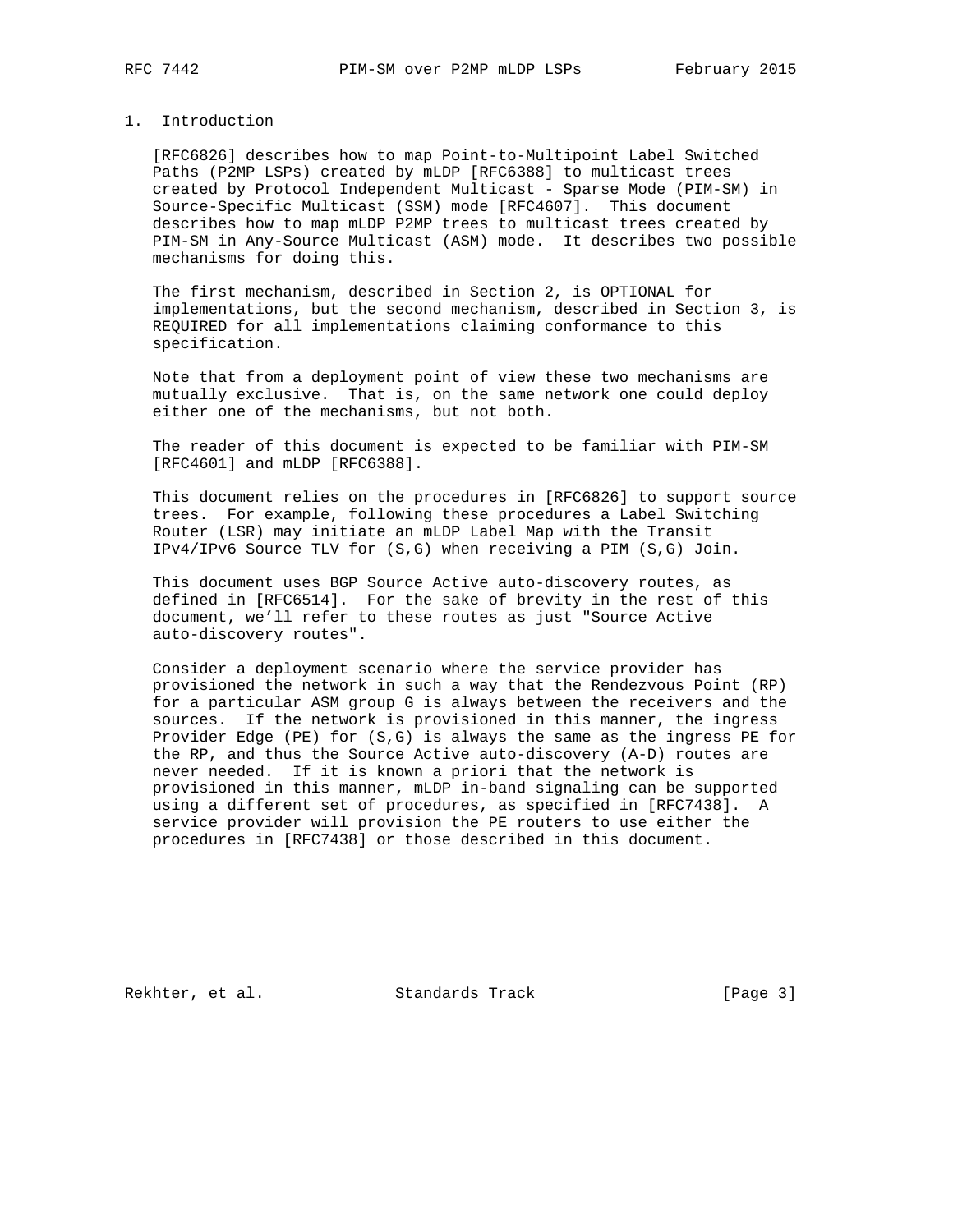Like [RFC6826], each IP multicast tree is mapped one-to-one to a P2MP LSP in the MPLS network. This type of service works well if the number of LSPs that are created is under the control of the MPLS network operator, or if the number of LSPs for a particular service is known to be limited.

 It is to be noted that the existing BGP Multicast VPN (MVPN) procedures [RFC6514] can be used to map Internet IP multicast trees to P2MP LSPs. These procedures would accomplish this for IP multicast trees created by PIM-SM in SSM mode, as well as for IP multicast trees created by PIM-SM in ASM mode. Furthermore, these procedures would also support the ability to aggregate multiple IP multicast trees to one P2MP LSP in the MPLS network. The details of this particular approach are out of scope for this document.

 This document assumes that a given LSR may have some interfaces that are IP multicast capable, while other interfaces would be MPLS capable.

1.1. Specification of Requirements

 The key words "MUST", "MUST NOT", "REQUIRED", "SHALL", "SHALL NOT", "SHOULD", "SHOULD NOT", "RECOMMENDED", "MAY", and "OPTIONAL" in this document are to be interpreted as described in RFC 2119 [RFC2119].

2. Mechanism 1 - Non-transitive Mapping of IP Multicast Shared Trees

 This mechanism does not transit IP multicast shared trees over the MPLS network. Therefore, when an LSR creates (\*,G) state (as a result of receiving PIM messages on one of its IP multicast interfaces), the LSR does not propagate this state in mLDP.

2.1. Originating Source Active Auto-discovery Routes (Mechanism 1)

 Whenever (as a result of receiving either PIM Register or Multicast Source Discovery Protocol (MSDP) messages) an RP discovers a new multicast source, the RP SHOULD originate a Source Active auto-discovery route. The route carries a single MCAST-VPN Network Layer Reachability Information (NLRI) [RFC6514], constructed as follows:

- + The Route Distinguisher (RD) in this NLRI is set to 0.
- + The Multicast Source field is set to S. This could be either an IPv4 or an IPv6 address. The Multicast Source Length field is set appropriately to reflect the address type.

Rekhter, et al. Standards Track [Page 4]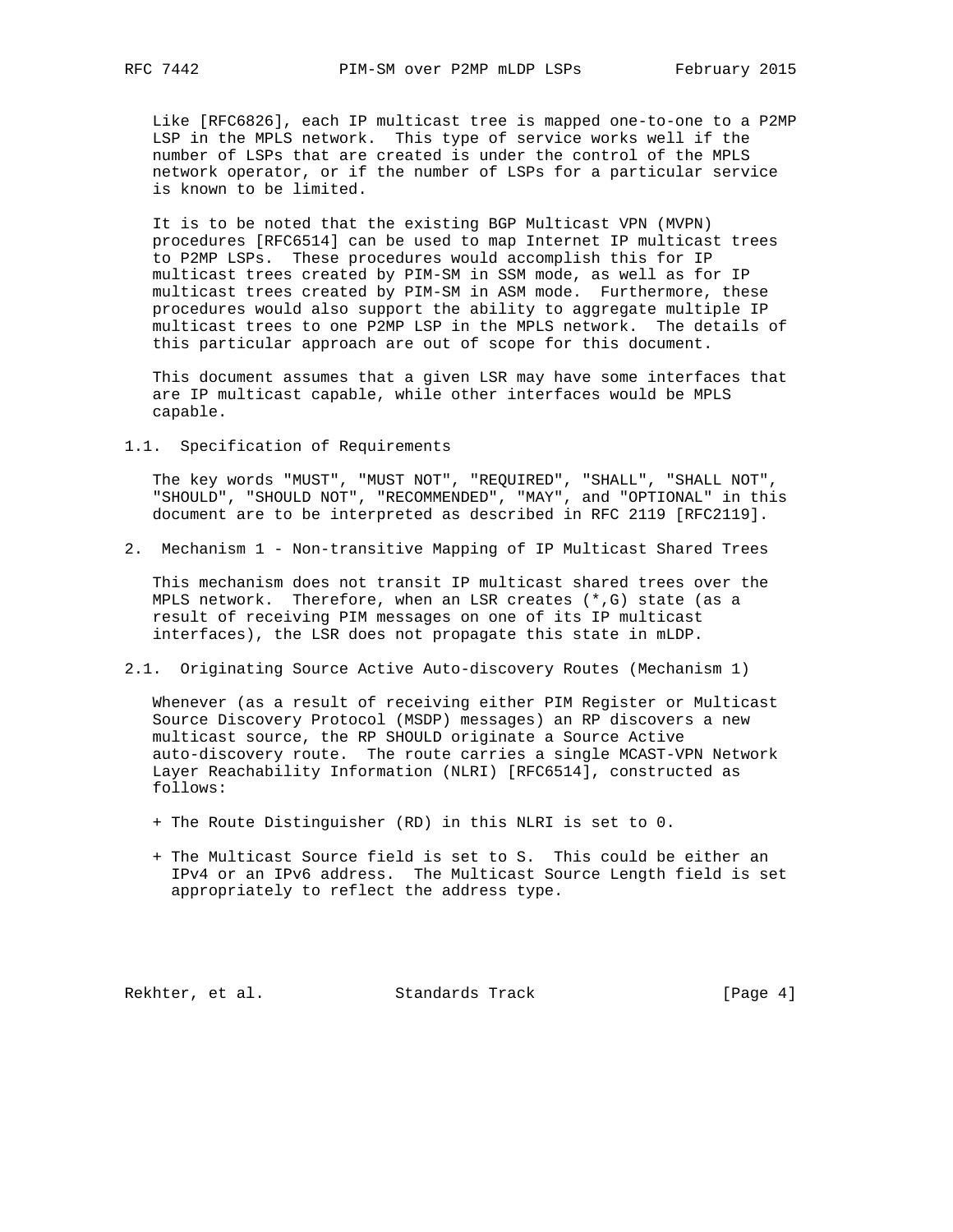+ The Multicast Group field is set to G. This could be either an IPv4 or an IPv6 address. The Multicast Group Length field is set appropriately to reflect this address type.

 To constrain distribution of the Source Active auto-discovery route to the Autonomous System (AS) of the advertising RP, this route SHOULD carry the NO\_EXPORT Community ([RFC1997]).

 Using the normal BGP procedures, the Source Active auto-discovery route is propagated to all other LSRs within the AS.

Whenever the RP discovers that the source is no longer active, the RP MUST withdraw the Source Active auto-discovery route if such a route was previously advertised by the RP.

2.2. Receiving Source Active Auto-discovery Routes by LSR

 Consider an LSR that has some of its interfaces capable of IP multicast and some capable of MPLS multicast.

 When, as a result of receiving PIM messages on one of its IP multicast interfaces, an LSR creates in its Tree Information Base (TIB) a new (\*,G) entry with a non-empty outgoing interface list that contains one or more IP multicast interfaces, the LSR MUST check to see if it has any Source Active auto-discovery routes for that G. If there is such a route, S of that route is reachable via an MPLS interface, and the LSR does not have  $(S,G)$  state in its TIB for  $(S,G)$  carried in the route, then the LSR originates the mLDP Label Map with the Transit IPv4/IPv6 Source TLV carrying (S,G), as specified in [RFC6826].

 When an LSR receives a new Source Active auto-discovery route, the LSR MUST check to see if its TIB contains a  $(*, G)$  entry with the same G as that carried in the Source Active auto-discovery route. If such an entry is found, S is reachable via an MPLS interface, and the LSR does not have (S,G) state in its TIB for (S,G) carried in the route, then the LSR originates an mLDP Label Map with the Transit IPv4/IPv6 Source TLV carrying (S,G), as specified in [RFC6826].

2.3. Handling (S,G,RPT-bit) State

 The creation and deletion of (S,G,RPT-bit) PIM state ([RFC4601]) on an LSR that resulted from receiving PIM messages on one of its IP multicast interfaces do not result in any mLDP and/or BGP actions by the LSR.

Rekhter, et al. Standards Track [Page 5]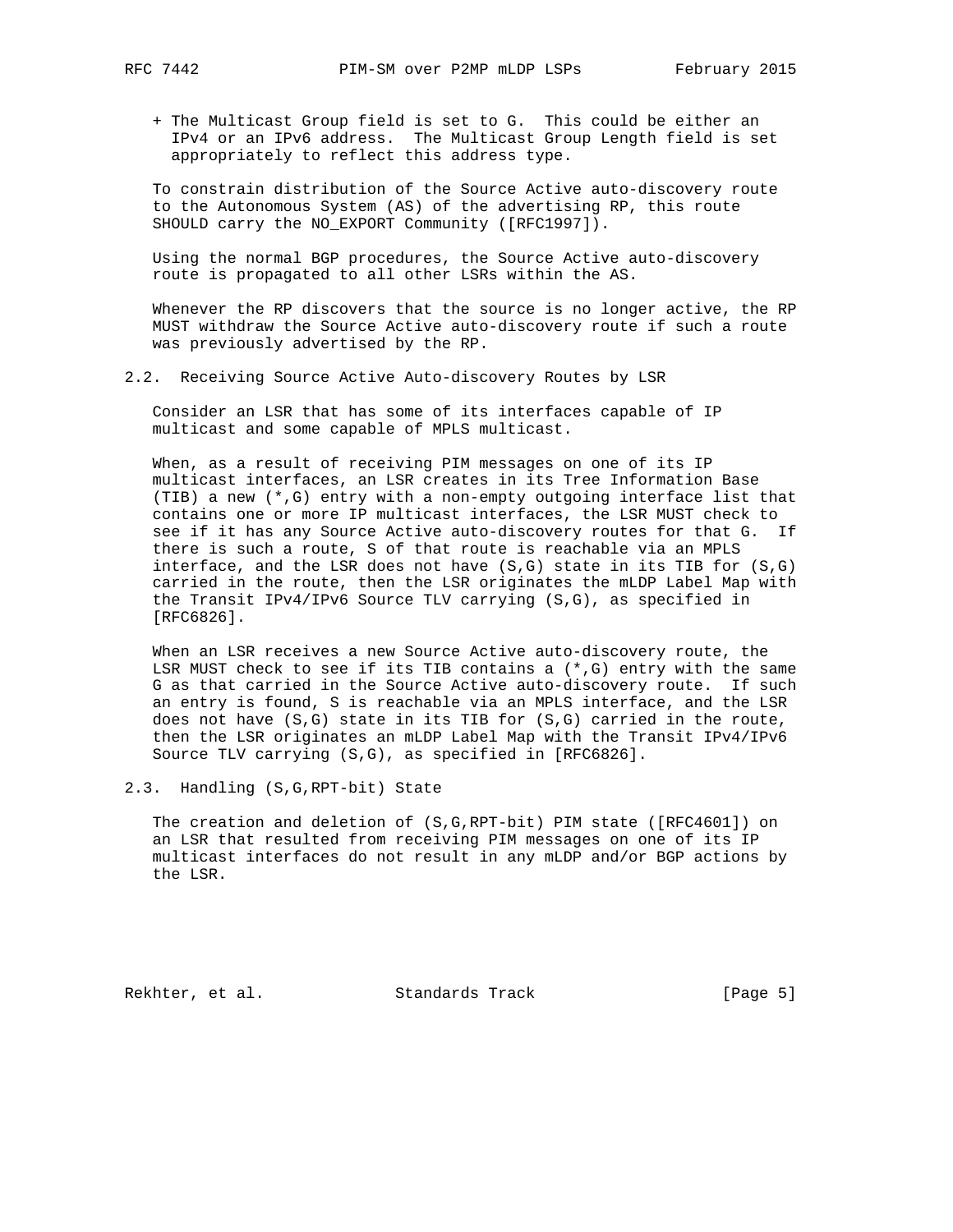3. Mechanism 2 - Transitive Mapping of IP Multicast Shared Trees

 This mechanism enables transit of IP multicast shared trees over the MPLS network. Therefore, when an LSR creates (\*,G) state as a result of receiving PIM messages on one of its IP multicast interfaces, the LSR propagates this state in mLDP, as described below.

 Note that in the deployment scenarios where, for a given G, none of the PEs originate an (S,G) mLDP Label Map with the Transit IPv4/IPv6 Source TLV, no Source Active auto-discovery routes will be used. One other scenario where no Source Active auto-discovery routes will be used is described in Section 3.2 ("Originating Source Active Auto-discovery Routes (Mechanism 2)"). In all of these scenarios, the only part of Mechanism 2 that is used is the in-band signaling for IP Multicast Shared Trees, as described in the next section.

3.1. In-Band Signaling for IP Multicast Shared Trees

 To provide support for in-band mLDP signaling of IP multicast shared trees, this document defines two new mLDP TLVs: the Transit IPv4 Shared Tree TLV and the Transit IPv6 Shared Tree TLV.

 These two TLVs have exactly the same encoding/format as the IPv4/IPv6 Source Tree TLVs defined in [RFC6826], except that instead of the Source field they have an RP field that carries the address of the RP, as follows:

Transit IPv4 Shared Tree TLV:

0  $1$   $2$   $3$  0 1 2 3 4 5 6 7 8 9 0 1 2 3 4 5 6 7 8 9 0 1 2 3 4 5 6 7 8 9 0 1 +-+-+-+-+-+-+-+-+-+-+-+-+-+-+-+-+-+-+-+-+-+-+-+-+-+-+-+-+-+-+-+-+ | Type | Length | RP +-+-+-+-+-+-+-+-+-+-+-+-+-+-+-+-+-+-+-+-+-+-+-+-+-+-+-+-+-+-+-+-+ | | Group | +-+-+-+-+-+-+-+-+-+-+-+-+-+-+-+-+-+-+-+-+-+-+-+-+-+-+-+-+-+-+-+-+ | | +-+-+-+-+-+-+-+-+-+-+-+-+-+-+-+-+-+-+-+-+-+-+-+-+ Type: 11 Length: 8 RP: IPv4 RP address, 4 octets. Group: IPv4 multicast group address, 4 octets.

Rekhter, et al. Standards Track [Page 6]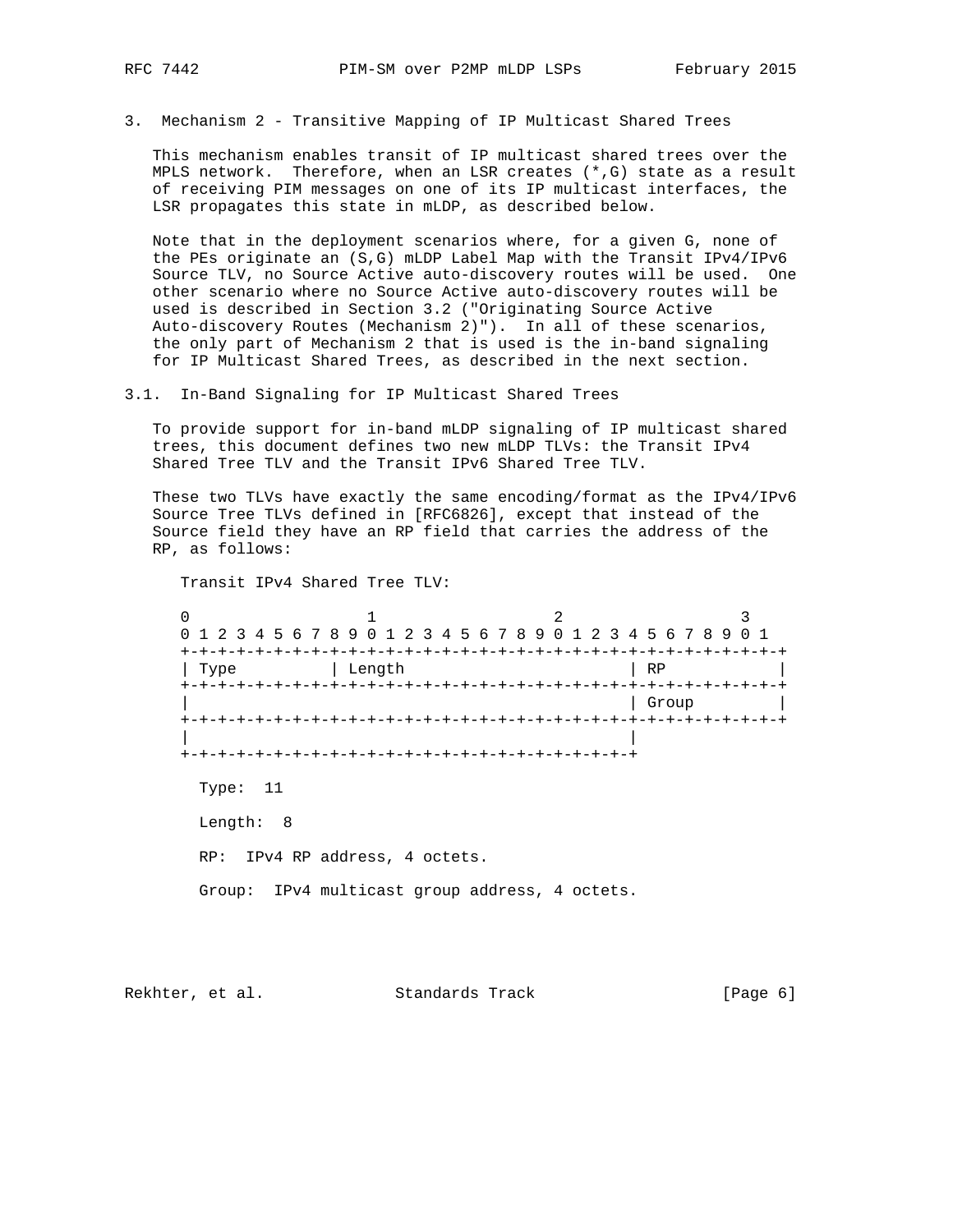Transit IPv6 Shared Tree TLV:

0  $1$   $2$   $3$  0 1 2 3 4 5 6 7 8 9 0 1 2 3 4 5 6 7 8 9 0 1 2 3 4 5 6 7 8 9 0 1 +-+-+-+-+-+-+-+-+-+-+-+-+-+-+-+-+-+-+-+-+-+-+-+-+-+-+-+-+-+-+-+-+ | Type | Length | RP +-+-+-+-+-+-+-+-+-+-+-+-+-+-+-+-+-+-+-+-+-+-+-+-+-+-+-+-+-+-+-+-+ | Group +-+-+-+-+-+-+-+-+-+-+-+-+-+-+-+-+-+-+-+-+-+-+-+-+-+-+-+-+-+-+-+-+ ˜ | +-+-+-+-+-+-+-+-+-+-+-+-+-+-+-+-+-+-+-+-+-+-+-+-+ Type: 12 Length: 32 RP: IPv6 RP address, 16 octets. Group: IPv6 multicast group address, 16 octets.

 Procedures for in-band signaling for IP multicast shared trees with mLDP follow the same procedures as those for in-band signaling for IP multicast source trees, as specified in [RFC6826], except that while the latter signals (S,G) state using Transit IPv4/IPv6 Source TLVs, the former signals (\*,G) state using Transit IPv4/IPv6 Shared Tree TLVs.

3.2. Originating Source Active Auto-discovery Routes (Mechanism 2)

 Consider an LSR that has some of its interfaces capable of IP multicast and some capable of MPLS multicast.

Whenever such an LSR creates an  $(S, G)$  state as a result of receiving an mLDP Label Map with the Transit IPv4/IPv6 Source TLV for (S,G), the LSR MUST originate a Source Active auto-discovery route if all of the following are true:

- + S is reachable via one of the IP-multicast-capable interfaces,
- + the LSR determines that G is in the PIM-SM in ASM mode range, and
- + the LSR does not have a (\*,G) state with one of the IP-multicast capable interfaces as an incoming interface (iif) for that state.

Rekhter, et al. Standards Track [Page 7]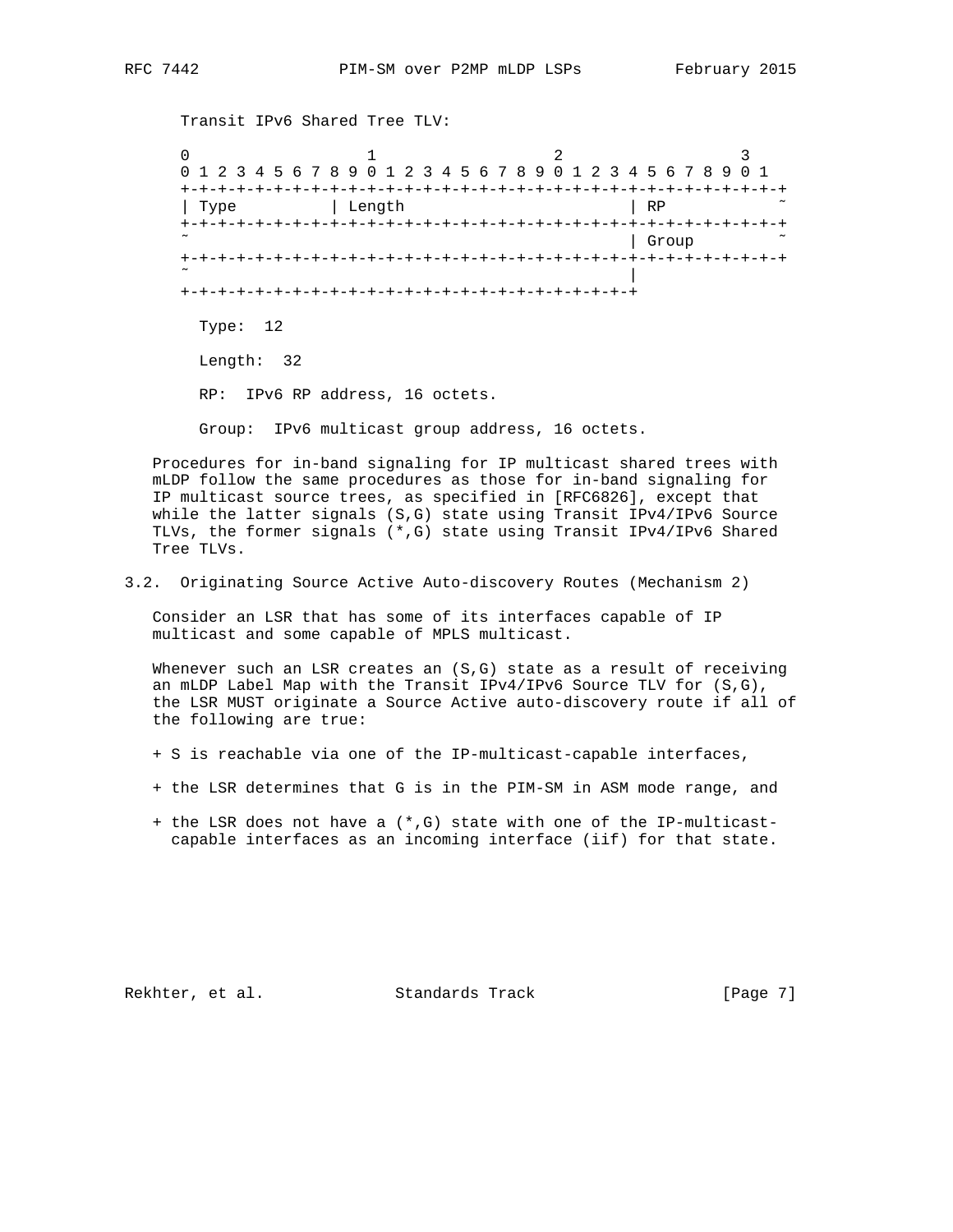The route carries a single MCAST-VPN NLRI, constructed as follows:

- + The RD in this NLRI is set to 0.
- + The Multicast Source field is set to S. The Multicast Source Length field is set appropriately to reflect this address type.
- + The Multicast Group field is set to G. The Multicast Group Length field is set appropriately to reflect this address type.

 To constrain distribution of the Source Active auto-discovery route to the AS of the advertising LSR, this route SHOULD carry the NO\_EXPORT Community ([RFC1997]).

 Using the normal BGP procedures, the Source Active auto-discovery route is propagated to all other LSRs within the AS.

 Whenever the LSR receiving an mLDP Label Map with the Transit IPv4/IPv6 Source TLV for (S,G) deletes the (S,G) state that was previously created, the LSR that deletes the state MUST also withdraw the Source Active auto-discovery route, if such a route was advertised when the state was created.

 Note that whenever an LSR creates an (S,G) state as a result of receiving an mLDP Label Map with the Transit IPv4/IPv6 Source TLV for (S,G) with S reachable via one of the IP-multicast-capable interfaces, and the LSR already has a  $(*$ , G) state with the RP reachable via one of the IP-multicast-capable interfaces as a result of receiving an mLDP Label Map with the Transit IPv4/IPv6 Shared Tree TLV for (\*,G), the LSR does not originate a Source Active auto-discovery route.

3.3. Receiving Source Active Auto-discovery Routes

 Procedures for receiving Source Active auto-discovery routes are the same as those for Mechanism 1.

3.4. Pruning Sources Off the Shared Tree

 If, after receiving a new Source Active auto-discovery route for  $(S,G)$ , the LSR determines that (a) it has the  $(*,G)$  entry in its TIB, (b) the incoming interface (iif) list for that entry contains one of the IP interfaces, (c) at least one of the MPLS interfaces is in the outgoing interface (oif) list for that entry, and (d) the LSR does not originate an mLDP Label Mapping message for (S,G) with the Transit IPv4/IPv6 Source TLV, then the LSR MUST transition the (S,G,RPT-bit) downstream state to the Prune state. (Conceptually, the PIM state machine on the LSR will act "as if" it had received

Rekhter, et al. Standards Track [Page 8]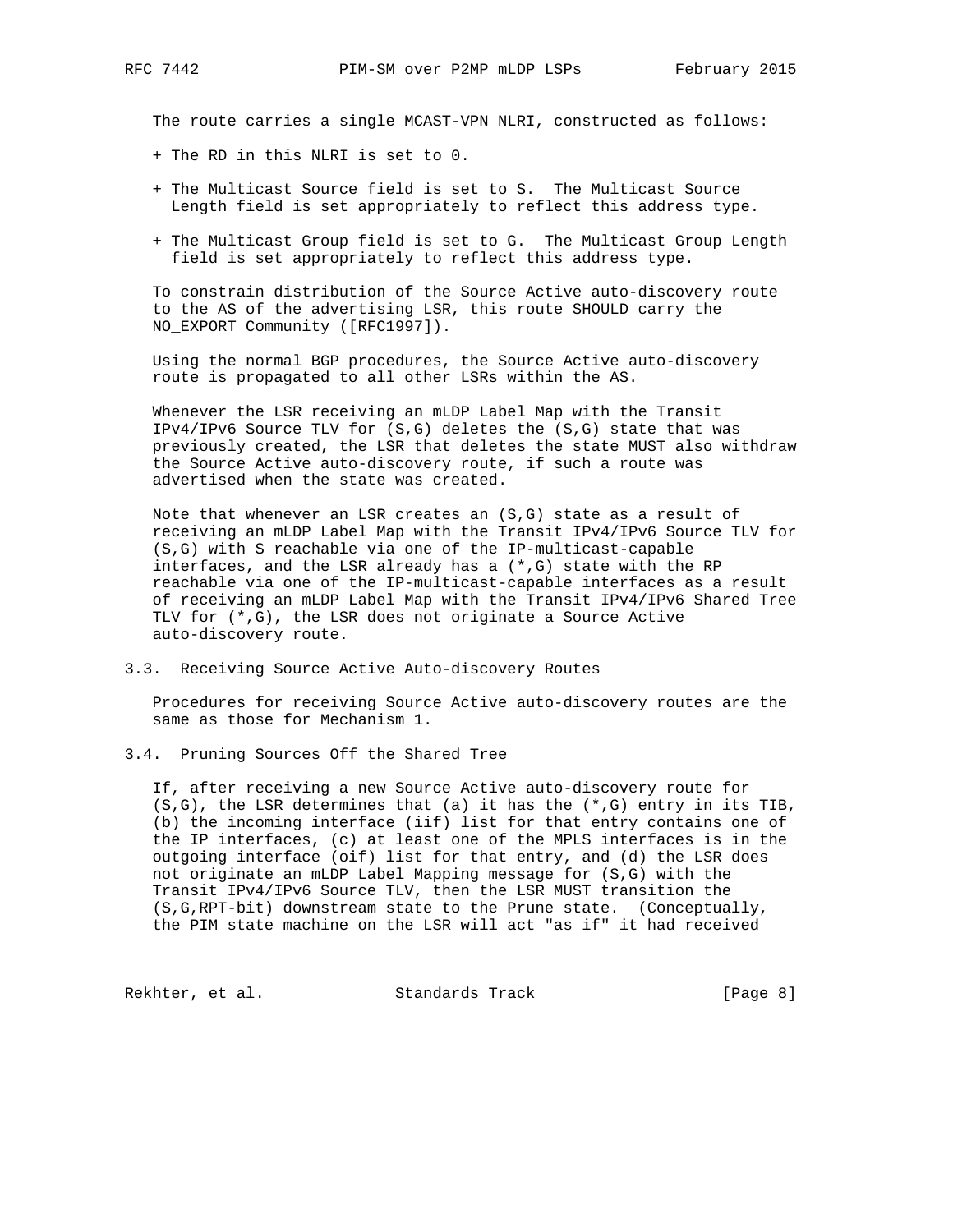Prune(S,G,rpt) on one of its MPLS interfaces, without actually having received one.) Depending on the (S,G,RPT-bit) state on the iif, this may result in the LSR using PIM procedures to prune S off the Shared (\*,G) tree.

 The LSR MUST keep the (S,G,RPT-bit) downstream state machine in the Prune state for as long as (a) the outgoing interface (oif) list for (\*,G) contains one of the MPLS interfaces, (b) the LSR has at least one Source Active auto-discovery route for (S,G), and (c) the LSR does not originate the mLDP Label Mapping message for (S,G) with the Transit IPv4/IPv6 Source TLV. Once one or more of these conditions become no longer valid, the LSR MUST transition the (S,G,RPT-bit) downstream state machine to the NoInfo state.

 Note that except for the scenario described in the first paragraph of this section, it is sufficient to rely solely on the PIM procedures on the LSR to ensure the correct behavior when pruning sources off the shared tree.

3.5. More on Handling (S,G,RPT-bit) State

 The creation and deletion of (S,G,RPT-bit) state on an LSR that resulted from receiving PIM messages on one of its IP multicast interfaces do not result in any mLDP and/or BGP actions by the LSR.

4. IANA Considerations

 IANA maintains a registry called "Label Distribution Protocol (LDP) Parameters" with a subregistry called "LDP MP Opaque Value Element basic type". IANA has allocated two new values, as follows:

Value | Name | Name | Reference ------+------------------------------+------------ 11 | Transit IPv4 Shared Tree TLV | [RFC7442] 12 | Transit IPv6 Shared Tree TLV | [RFC7442]

5. Security Considerations

All of the security considerations for mLDP ([RFC6388]) apply here.

 From the security considerations point of view, the use of Shared Tree TLVs is no different than the use of Source TLVs [RFC6826].

Rekhter, et al. Standards Track [Page 9]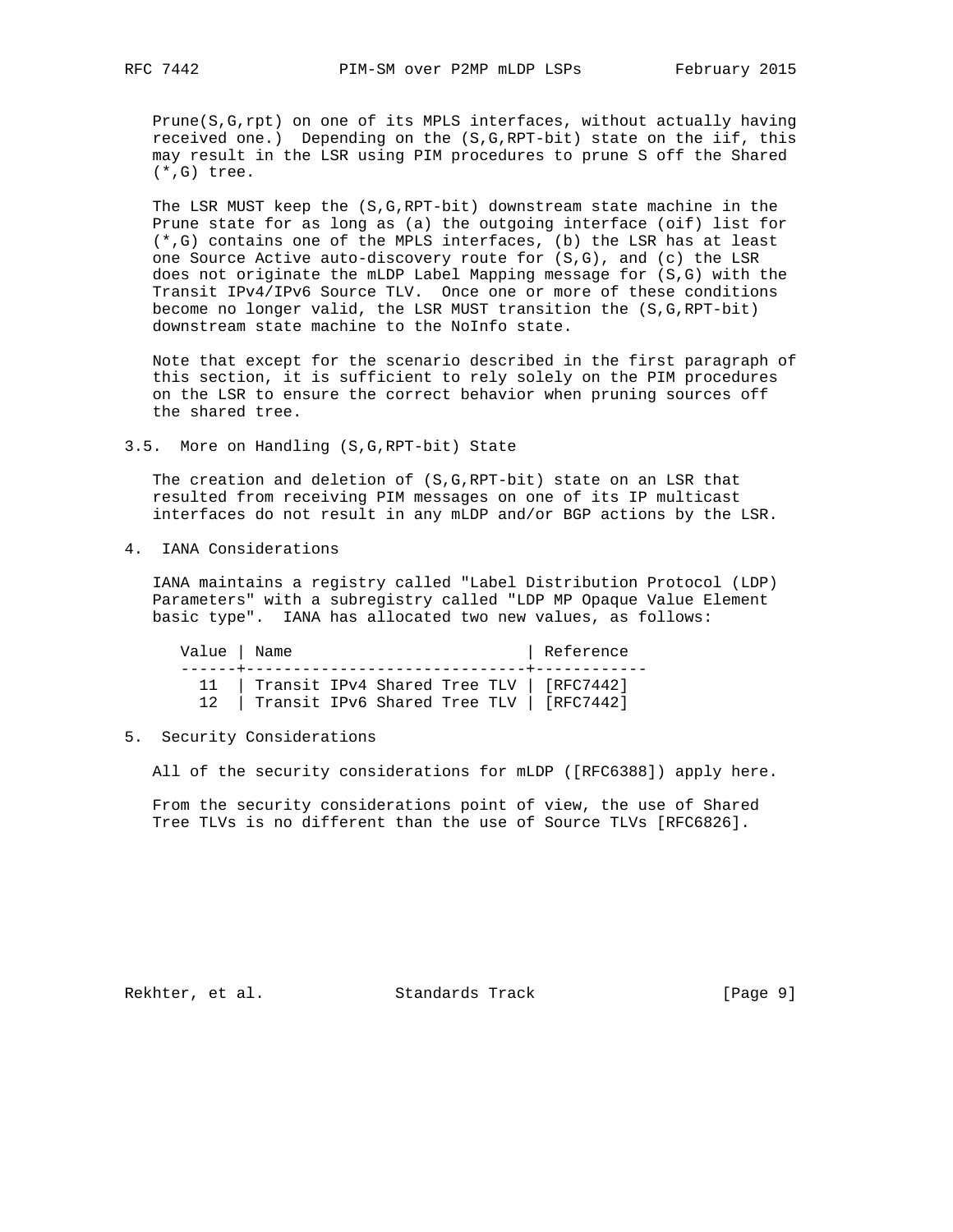## 6. References

- 6.1. Normative References
	- [RFC1997] Chandra, R., Traina, P., and T. Li, "BGP Communities Attribute", RFC 1997, August 1996, <http://www.rfc-editor.org/info/rfc1997>.
	- [RFC2119] Bradner, S., "Key words for use in RFCs to Indicate Requirement Levels", BCP 14, RFC 2119, March 1997, <http://www.rfc-editor.org/info/rfc2119>.
	- [RFC4601] Fenner, B., Handley, M., Holbrook, H., and I. Kouvelas, "Protocol Independent Multicast - Sparse Mode (PIM-SM): Protocol Specification (Revised)", RFC 4601, August 2006, <http://www.rfc-editor.org/info/rfc4601>.
	- [RFC6388] Wijnands, IJ., Ed., Minei, I., Ed., Kompella, K., and B. Thomas, "Label Distribution Protocol Extensions for Point to-Multipoint and Multipoint-to-Multipoint Label Switched Paths", RFC 6388, November 2011, <http://www.rfc-editor.org/info/rfc6388>.
	- [RFC6514] Aggarwal, R., Rosen, E., Morin, T., and Y. Rekhter, "BGP Encodings and Procedures for Multicast in MPLS/BGP IP VPNs", RFC 6514, February 2012, <http://www.rfc-editor.org/info/rfc6514>.
	- [RFC6826] Wijnands, IJ., Ed., Eckert, T., Leymann, N., and M. Napierala, "Multipoint LDP In-Band Signaling for Point-to- Multipoint and Multipoint-to-Multipoint Label Switched Paths", RFC 6826, January 2013, <http://www.rfc-editor.org/info/rfc6826>.

#### 6.2. Informative References

- [RFC4607] Holbrook, H. and B. Cain, "Source-Specific Multicast for IP", RFC 4607, August 2006, <http://www.rfc-editor.org/ info/rfc4607>.
- [RFC7438] Wijnands, IJ., Ed., Rosen, E., Gulko, A., Joorde, U., and J. Tantsura, "Multipoint LDP (mLDP) In-Band Signaling with Wildcards", RFC 7438, January 2015, <http://www.rfc-editor.org/info/rfc7438>.

Rekhter, et al. Standards Track [Page 10]